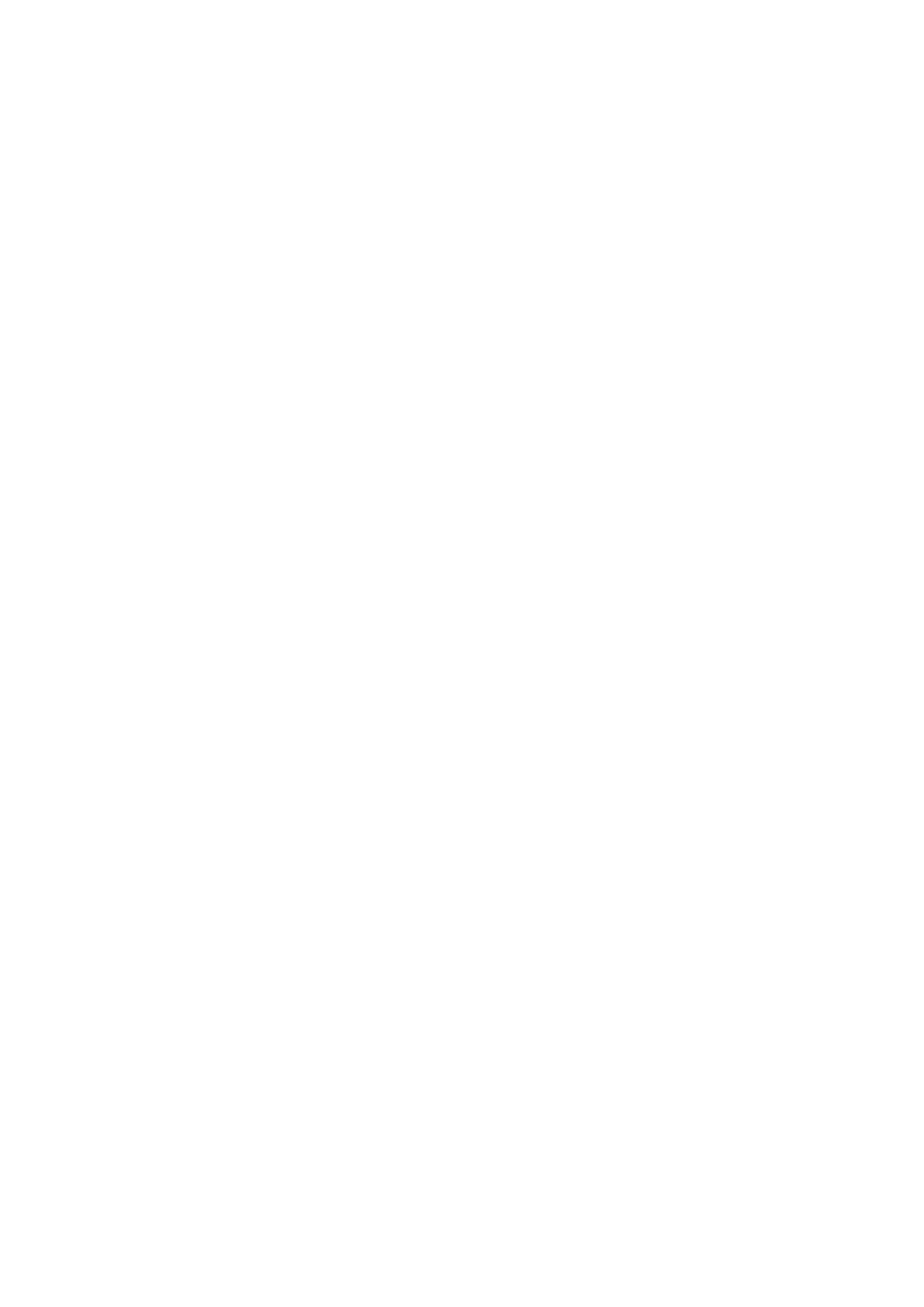# $9J9F$ : = B9 : ; CB = CD < CHCA9H9FG · GMGH9A · H9GH · F9DCI

 $= G C 7 5 B 8 9 @ 5 \cdot 8 = 5$ ; F 5 A

| HYgh. I. & ("SSJ = $S'' + S'$ , 5 D. %*", - K D: . %"SSS : @Uad : `il., , + "%) - 1 %   a |             |                                                                                                                                                                                                                                                                   |  |  |  |  |  |
|-------------------------------------------------------------------------------------------|-------------|-------------------------------------------------------------------------------------------------------------------------------------------------------------------------------------------------------------------------------------------------------------------|--|--|--|--|--|
| $B5A9.$ $FA)$ ) ! F; 6 & (*) ?                                                            | HMD9.       | $K9 = : \langle H.$                                                                                                                                                                                                                                               |  |  |  |  |  |
| GD97", % K                                                                                | $8 = A''$ . | $G9F = 5@`Bc"$ .                                                                                                                                                                                                                                                  |  |  |  |  |  |
| MFR.: Évoralight, Inc.                                                                    |             | GIF". $\$$ " $\$$ $\$$ $\$$ $\$$ $\$\%$ $\$$ $\%$ $\$\$ $\$\$ $\$$ $\%$ $\$\$ $\]\$ $\[\$ $\[\$ $\[\$ $\]\$ $\[\$ $\]\$ $\[\$ $\]\$ $\[\$ $\]\$ $\[\$ $\[\$ $\]\$ $\[\$ $\]\$ $\[\$ $\[\$ $\]\$ $\[\$ $\[\$ $\]\$ $\[\$ $\[\$ $\]\$ $\[\$ $\[\$ $\]\$ $\[\$ $\[\$ |  |  |  |  |  |



*i* FUb[Y. 'S'!' - \$89;<br> *i* = bhYfjU'. '%" \$89;<br> *H*Ygh 'GmghYa. 9J9F: = B9'; C!&\$\$\$55J%'GMO<br>
< i a] X] hm. \*) " \$1<br>
HYgh '8] ghUbWY. - " \* \* \$a '0?1%" \$\$\$\$Q<br>
FYaUf \_g. 7 FUb[Y. 'S ! ' \* \$89;<br>7 = bhYfjU'. ' & & " ) 89;<br>HYgh ' GdYYX. ' < = ; <<br>HYadYfUhifY. & ) " ' 89;<br>CdYfUhcfg. > = BN< =<br>HYgh ' 8UhY. & \$&%! \$ &! \$'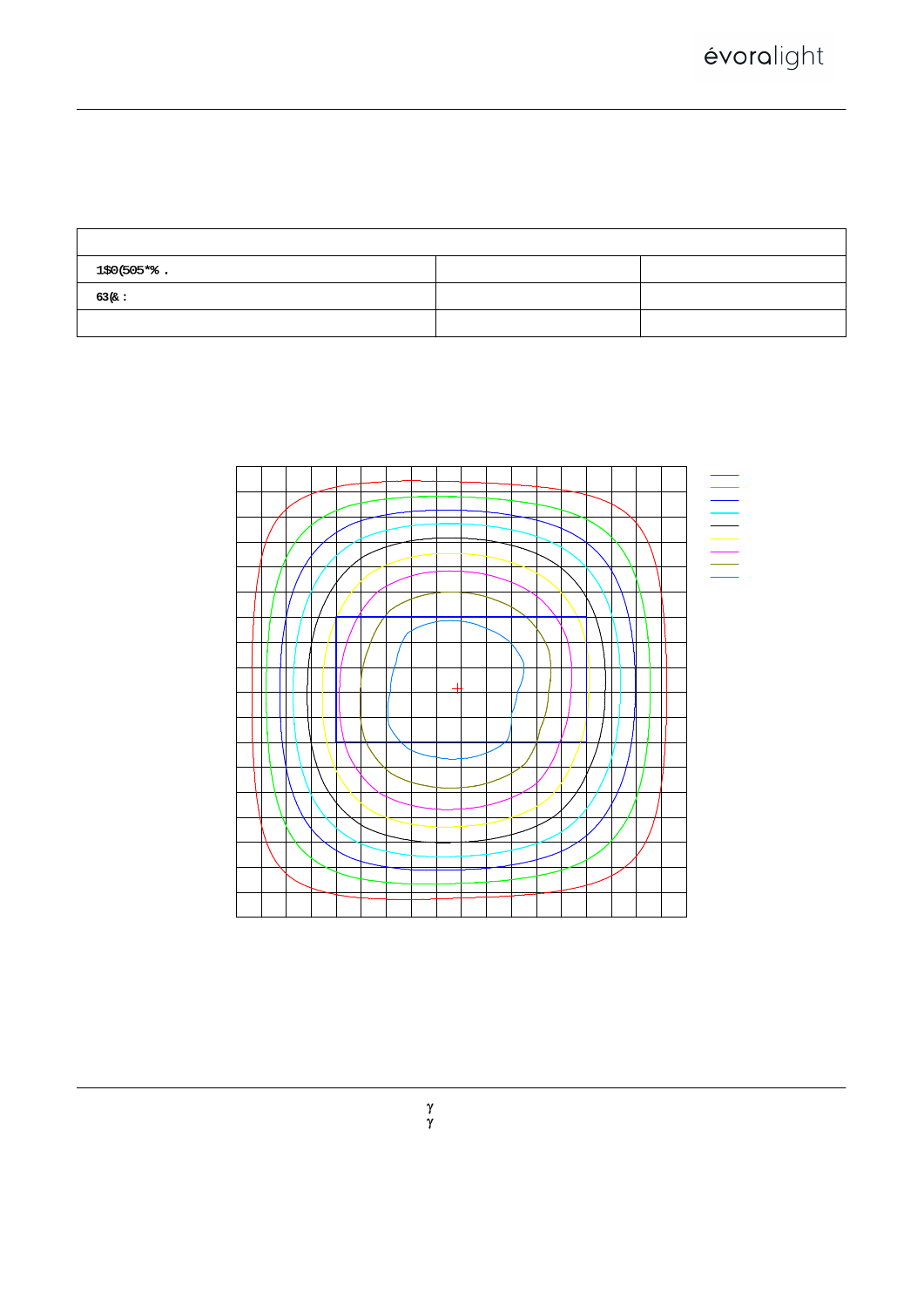### EVERFINE GONIOPHOTOMETERS SYSTEM TEST REPORT Page 9 Of 13

#### AAI Figure

| Test: U: 24.00V I: 0.7038A P: 16.89W PF: 1.000 Lamp Flux: 887.159x1 lm |                     |                  |  |  |  |  |  |  |  |
|------------------------------------------------------------------------|---------------------|------------------|--|--|--|--|--|--|--|
| NAME: RM55-RGB2465K                                                    | TYPE:               | <b>WEIGHT:</b>   |  |  |  |  |  |  |  |
| SPEC.:18W                                                              | DIM.:               | SERIAL No.:      |  |  |  |  |  |  |  |
| MFR.: Evoralight, Inc.                                                 | $SUR.:0.002*1*0.01$ | Shielding Angle: |  |  |  |  |  |  |  |



Flux out:687.8 lm

Note:The Curves indicate the illuminated area and the average illumination when the luminaire is at different distance.

C Range: 0 - 360DEG C Interval: 22.5DEG<br>Test Speed: HIGH Temperature:25.3DEG Humidity:65.0%<br>Operators:JINZHI Test Distance: Test Date:  $2021 - 02 - 03$ 

0 - 90DEG Interval: 1.0DEG  $\gamma$  Range: Test Speed: HIGH Test System:EVERFINE GO-2000A\_V1 SYSTEM V2.0.351 Test Distance:9.660m [K=1.0000]<br>Remarks: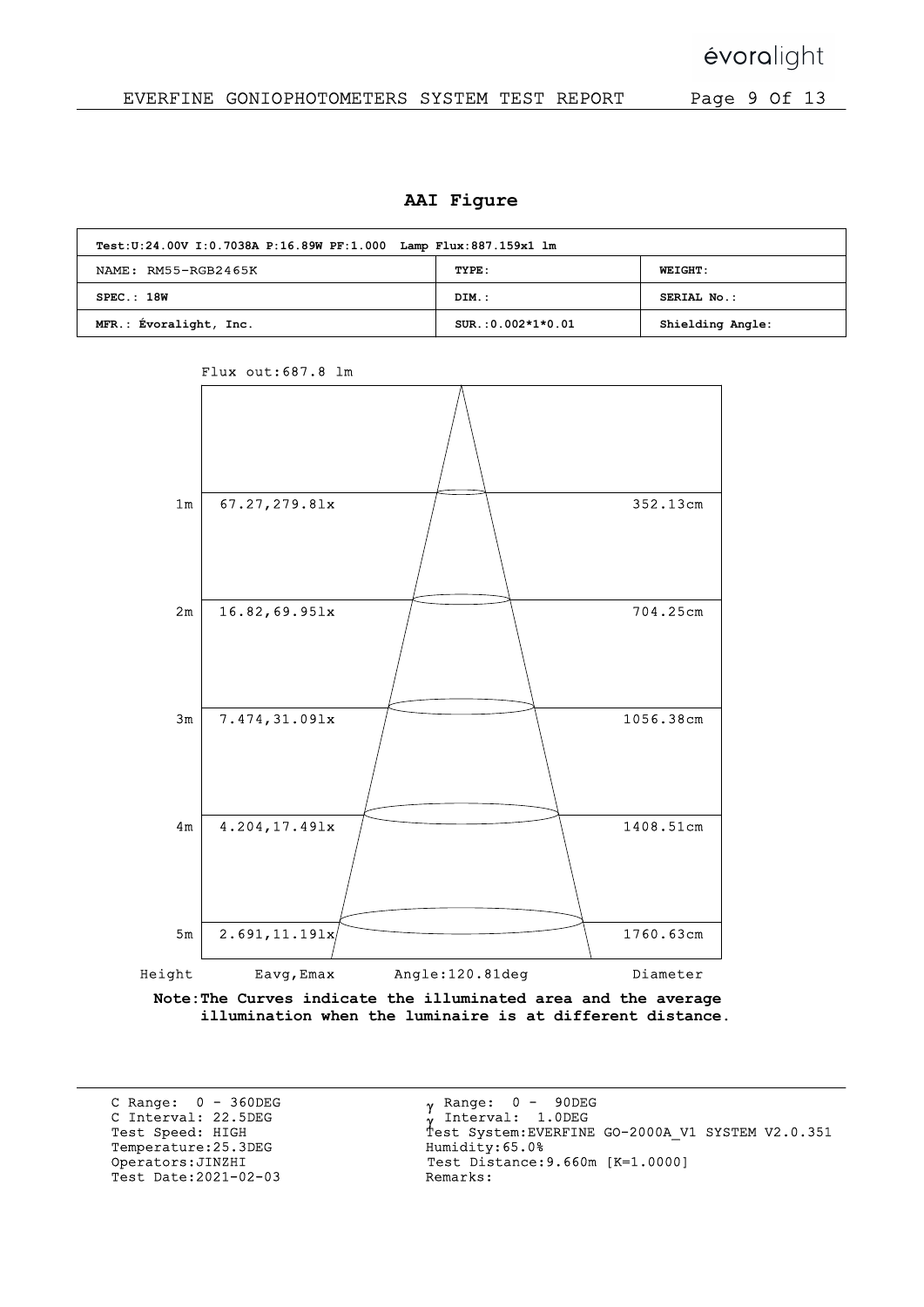évoralight

### EVERFINE GONIOPHOTOMETERS SYSTEM TEST REPORT Page 10 Of 13

#### ISOLUX DIAGRAM

| Test: U:24.00V I:0.7038A P:16.89W PF:1.000 Lamp Flux: 887.159x1 lm |                     |                  |  |  |  |  |  |  |  |
|--------------------------------------------------------------------|---------------------|------------------|--|--|--|--|--|--|--|
| NAME: RM55-RGB2465K                                                | TYPE:               | <b>WEIGHT:</b>   |  |  |  |  |  |  |  |
| SPEC.:18W                                                          | DIM.:               | SERIAL No.:      |  |  |  |  |  |  |  |
| MFR.: Évoralight, Inc.                                             | $SUR.:0.002*1*0.01$ | Shielding Angle: |  |  |  |  |  |  |  |



C Range: 0 - 360DEG C Interval: 22.5DEG<br>Test Speed: HIGH Temperature:25.3DEG Humidity:65.0%<br>Operators:JINZHI Test Distance: Test Date:  $2021 - 02 - 03$ 

 $_{\gamma}$  Range:  $0$  - 90DEG y Range: 0 - 90DE<br><sub>V</sub> Interval: 1.0DEG Test Speed: HIGH Test System:EVERFINE GO-2000A\_V1 SYSTEM V2.0.351 Test Distance:9.660m [K=1.0000]<br>Remarks: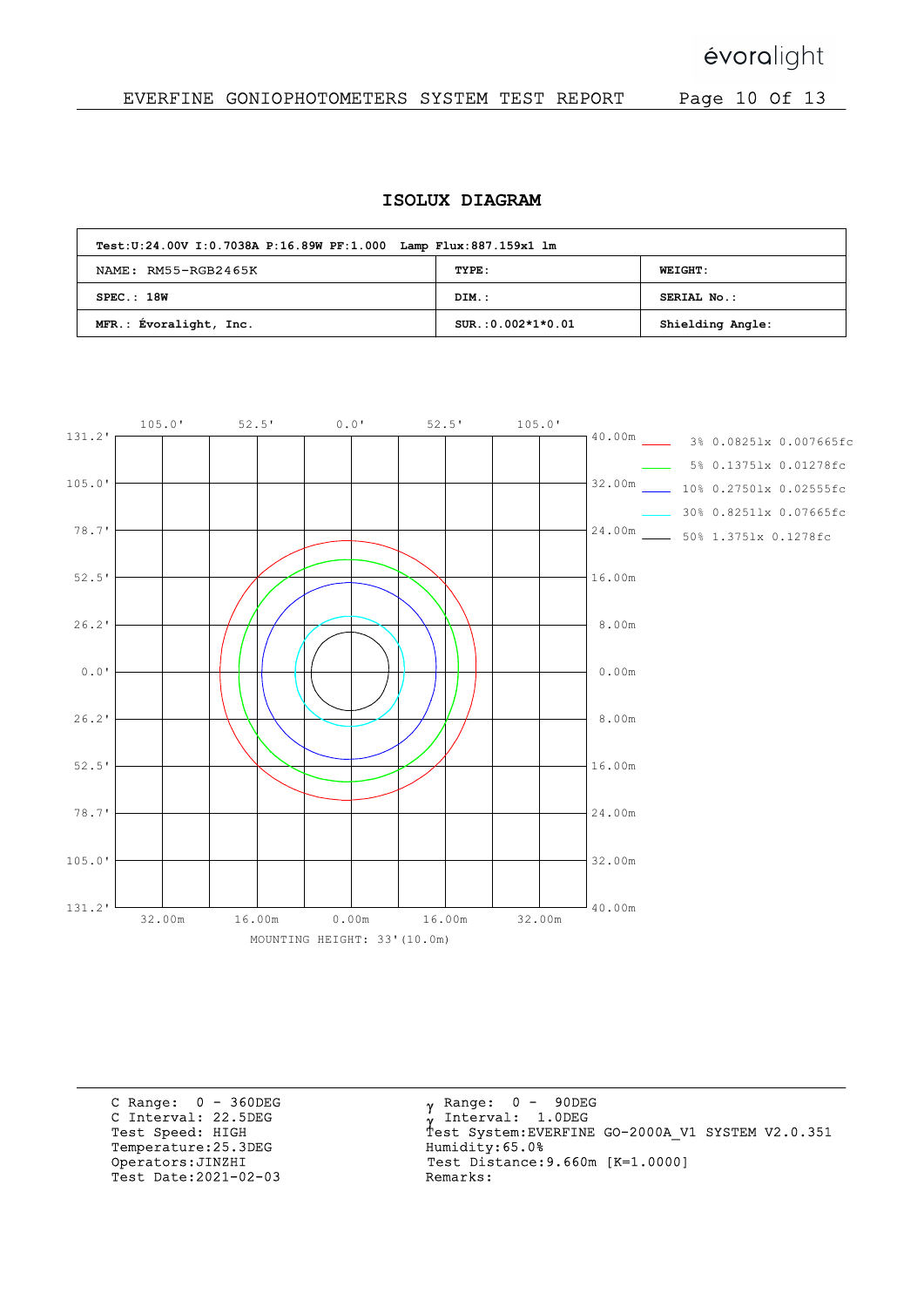## EVERFINE GONIOPHOTOMETERS SYSTEM TEST REPORT Page 11 Of 13

|  |  |  |  | LED Avg.L Report |
|--|--|--|--|------------------|
|--|--|--|--|------------------|

| Test: U:24.00V I:0.7038A P:16.89W PF:1.000 Lamp Flux: 887.159x1 lm |                     |                  |  |  |  |  |  |  |  |  |
|--------------------------------------------------------------------|---------------------|------------------|--|--|--|--|--|--|--|--|
| NAME: RM55-RGB2465K                                                | TYPE:               | <b>WEIGHT:</b>   |  |  |  |  |  |  |  |  |
| SPEC.:18W                                                          | DIM.:               | SERIAL No.:      |  |  |  |  |  |  |  |  |
| MFR.: Évoralight, Inc.                                             | $SUR.:0.002*1*0.01$ | Shielding Angle: |  |  |  |  |  |  |  |  |

| AvqL                  | cd/m2    |
|-----------------------|----------|
| L $0 \sim 180(65)$ av | 13785475 |
| L $0 \sim 180(75)$ av | 12767788 |
| L $0 \sim 180(85)$ av | 11863824 |
| L $90~270(65)$ av     | 14006154 |
| L $90~270(75)$ av     | 12903029 |
| L $90~270(85)$ av     | 11598190 |
| L $45(65)$ av         | 14198144 |
| L $45(75)$ av         | 13187178 |
| $L$ 45 (85) av        | 12538168 |

Standard: GB/T 29293-2012

C Range: 0 - 360DEG C Interval: 22.5DEG<br>Test Speed: HIGH Temperature:25.3DEG Humidity:65.0%<br>Operators:JINZHI Test Distance: Test Date: 2021-02-03

 $_{\gamma}$  Range:  $0$  - 90DEG γ Range: 0 - 90DE<br>γ Interval: 1.0DEG Test Speed: HIGH Test System:EVERFINE GO-2000A\_V1 SYSTEM V2.0.351 Test Distance: 9.660m [K=1.0000]<br>Remarks: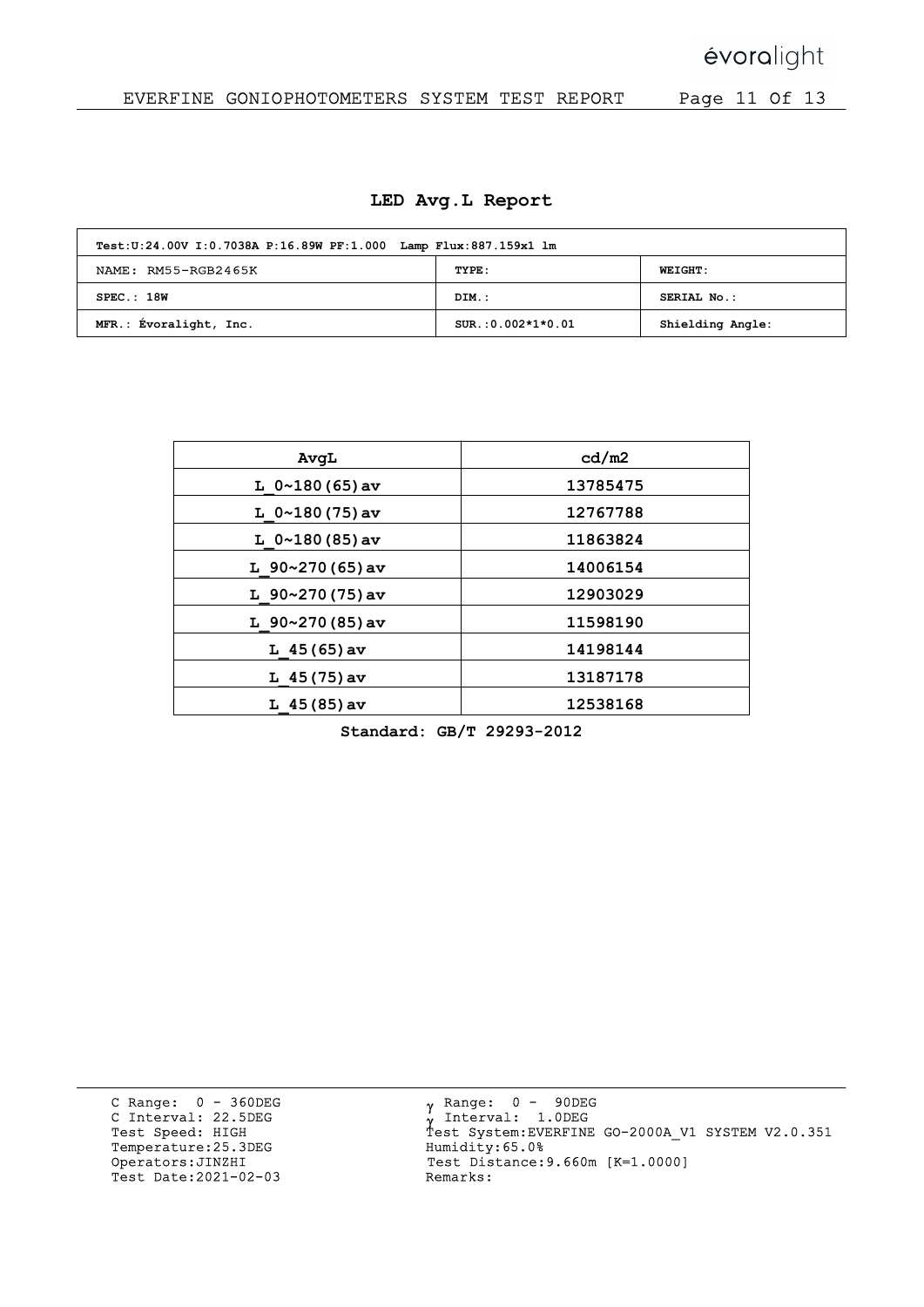Planar Illuminance Curve



C Range: 0 - 360DEG C Interval: 22.5DEG<br>Test Speed: HIGH Temperature:25.3DEG Humidity:65.0%<br>Operators:JINZHI Test Distance: Test Date:  $2021 - 02 - 03$ 

 $_{\gamma}$  Range:  $0$  - 90DEG y Range: 0 - 90DE<br><sub>V</sub> Interval: 1.0DEG Test Speed: HIGH Test System:EVERFINE GO-2000A\_V1 SYSTEM V2.0.351 Test Distance: 9.660m [K=1.0000]<br>Remarks: